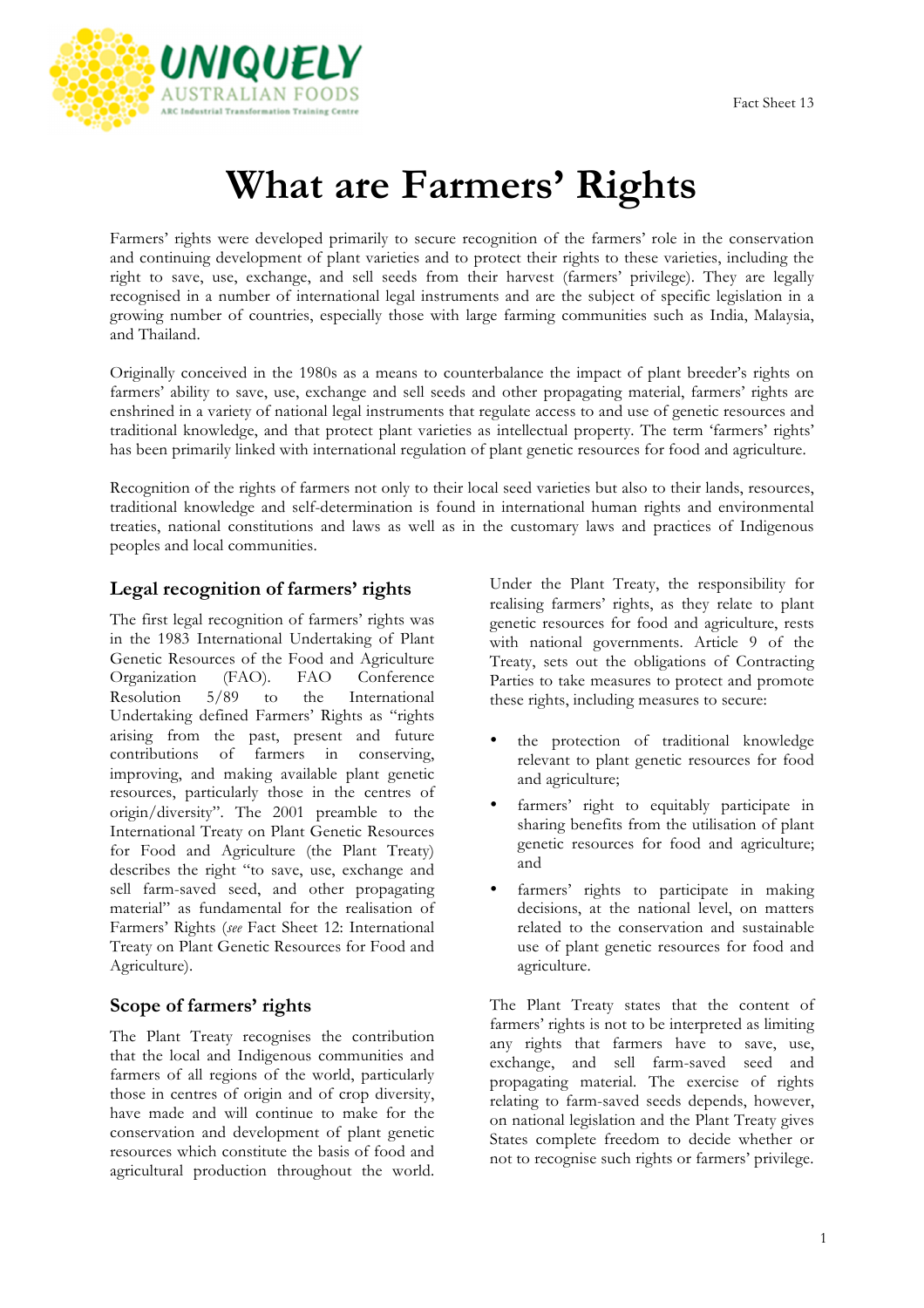Legislation specifically addressing farmers' rights has been adopted at the regional level by the African Union. Countries such as Costa Rica, Ethiopia, India, Malaysia, Pakistan, the Philippines, Thailand, and Sri Lanka as well have either adopted or are in the process of adopting national legislation that protect various rights of farmers, such as the rights to save, use, exchange, and sell seeds and to participate in sharing of the benefits derived from the use of their plant varieties.

Farmers' rights include both rights to share in economic benefits and rights to State support for farmers' traditional knowledge and farming practices necessary for the conservation and sustainable use of their plant genetic resources. Under the Plant Treaty, Contracting Parties are required to:

- promote the collection of plant genetic resources for food and agriculture and relevant associated information on those plant genetic resources that are under threat or are of potential use;
- promote or support, as appropriate, farmers' and local communities' efforts to manage and conserve their plant genetic resources for food and agriculture; and
- promote *in situ* conservation of wild crop relatives and wild plants for food production, including in protected areas.

The rights of farmers over their traditional knowledge and traditional farming practices, as well as over their traditional lands and resources, are found in a variety of national, regional and international laws and policies. These include: the United Nations Declaration on the Rights of Indigenous Peoples; the Convention on Biological Diversity (CBD); and the Nagoya Protocol on Access to Genetic Resources and the Fair and Equitable Sharing of Benefits Arising from their Utilization.

The CBD and the Nagoya Protocol exclude from their remit a small range of plant varieties, which fall within Annex 1 of the Plant Treaty, to the extent that these are utilised for research, breeding and training for food and agriculture (*see* Fact Sheet 14: Access to Genetic Resources under the Convention on Biological Diversity; Fact Sheet 15: Nagoya Protocol; and Fact Sheet 12: International Treaty on Plant Genetic Resources for Food and Agriculture).

# **Responsibility of the users of the seeds of farmers' varieties**

Responsibility for ensuring prior informed consent for access to and use of farmers' varieties lies with the user. All those involved in the collection, documentation, storage, and transfer of the seeds and other propagating material of farmers' varieties and associated traditional knowledge are obliged to ensure that they have been obtained in accordance with the Plant Treaty (for varieties falling within Annex 1 of the Treaty and for uses falling exclusively within the coverage of the Treaty). In all other cases, users will need to secure prior informed consent and enter into mutually agreed terms for collection and use of farmers' varieties and traditional knowledge as required by international law, including the CBD, the Nagoya Protocol, and relevant national or regional laws.

# **Farmers' rights and national seed laws**

National seed laws have impeded the continuing development and use of farmers' local varieties in favour of protecting and promoting the sale of certified seed, usually from commercial companies. This practice is now widely seen as inimical to the protection of agrobiodiversity. As a result, new legislation increasingly provides certification of local varieties and recognition of their role in promotion of local livelihoods, biological diversity, and Farmers' Rights.

# **Farmers' rights and plant breeder's rights**

Plant breeder's rights are protected internationally by the Convention of the International Union for the Protection of New Varieties of Plants (UPOV) 1961. UPOV 1978 recognised a 'farmer's privilege' allowing farmers to reuse propagating material from the previous year's harvest. Under UPOV 1991, the farmers' privilege is no longer automatic and all unlicensed multiplication of protected seed and propagating material is an infringement. UPOV 1991 provides a limited right to States to permit farmers to use farm-saved seed for sowing on their own lands, but not for sale or exchange with others (*see* Fact Sheet 2: Plant Breeder's Rights).